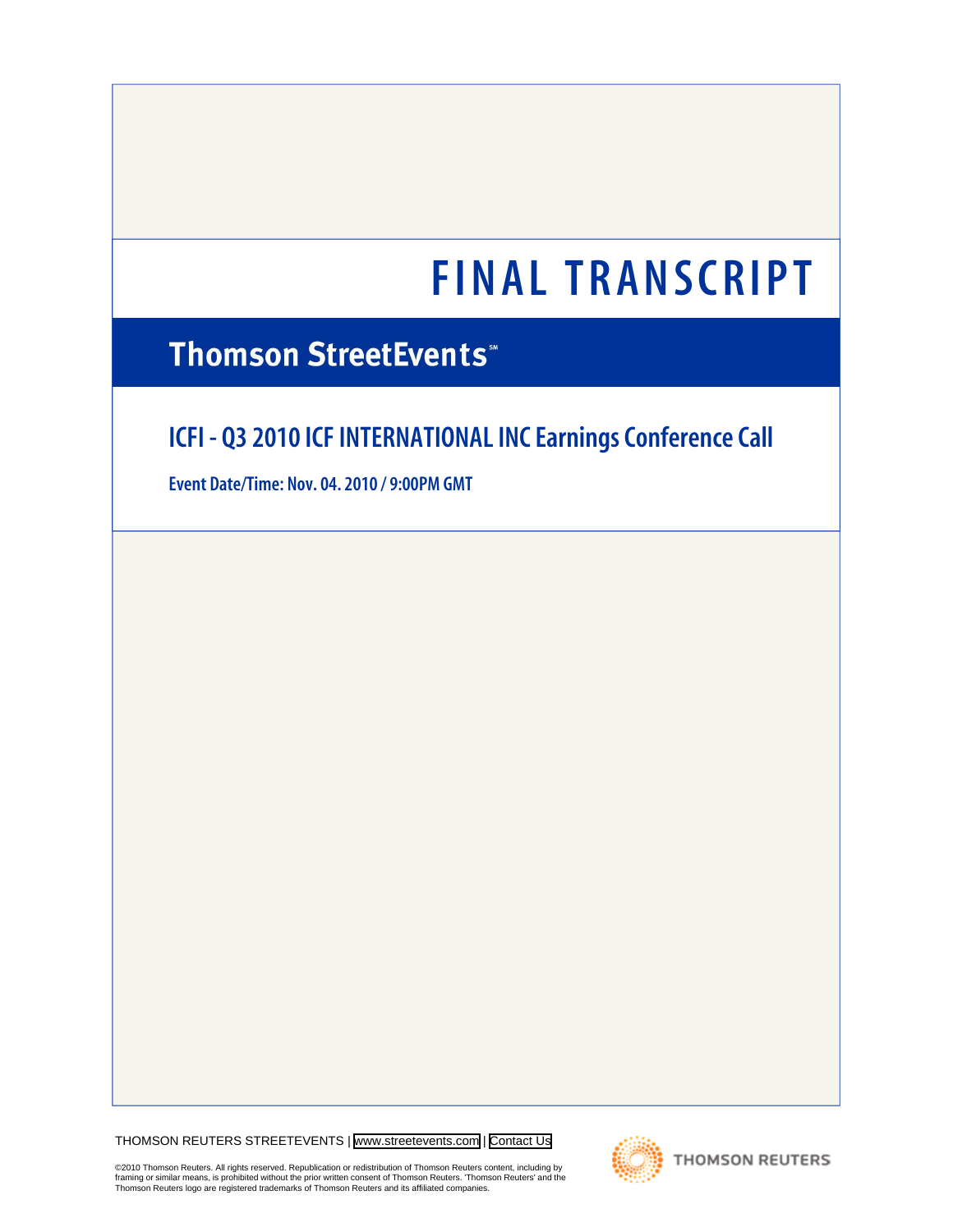# **Nov. 04. 2010 / 9:00PM, ICFI - Q3 2010 ICF INTERNATIONAL INC Earnings Conference Call**

# **CORPORATE PARTICIPANTS**

**[Douglas Beck](#page-1-0)** *ICF International, Inc - SVP, Corporate Development*

#### **[Sudhakar Kesavan](#page-2-0)** *ICF International, Inc. - Chairman and CEO*

**[John Wasson](#page-3-0)** *ICF International, Inc. - COO*

**[Ron Vargo](#page-4-0)** *ICF International, Inc. - CFO*

# **CONFERENCE CALL PARTICIPANTS**

**[Eric Prouty](#page-6-0)** *Canaccord Genuity - Analyst*

**[Bill Loomis](#page-8-0)** *Stifel Nicolaus - Analyst*

**[Joseph Vafi](#page-9-0)** *Jefferies & Company - Analyst*

**[Tim McHugh](#page-11-0)** *William Blair & Company - Analyst*

**[Steve Ferazani](#page-13-0)** *Sidoti, Inc. - Analyst*

**[Jeremy Devaney](#page-15-0)** *BB&T Capital Markets - Analyst*

# **PRESENTATION**

# **Operator**

Welcome to the ICF International third quarter 2010 conference call.

During the presentation, all participants will be in a listen-only mode. Afterward, you will be invited to participate in a question and answer session.

(Operator Instructions)

<span id="page-1-0"></span>As a reminder, this conference is being recorded on Thursday, November 4, 2010 and cannot be reproduced or rebroadcast without permission from the company.

And now, I would like to turn the program over to Douglas Beck, senior vice president corporate development. Please go ahead.

**Douglas Beck** *- ICF International, Inc - SVP, Corporate Development*

Thank you, operator.

Good afternoon everyone and thank you for joining us to review ICFs third quarter 2010 performance.

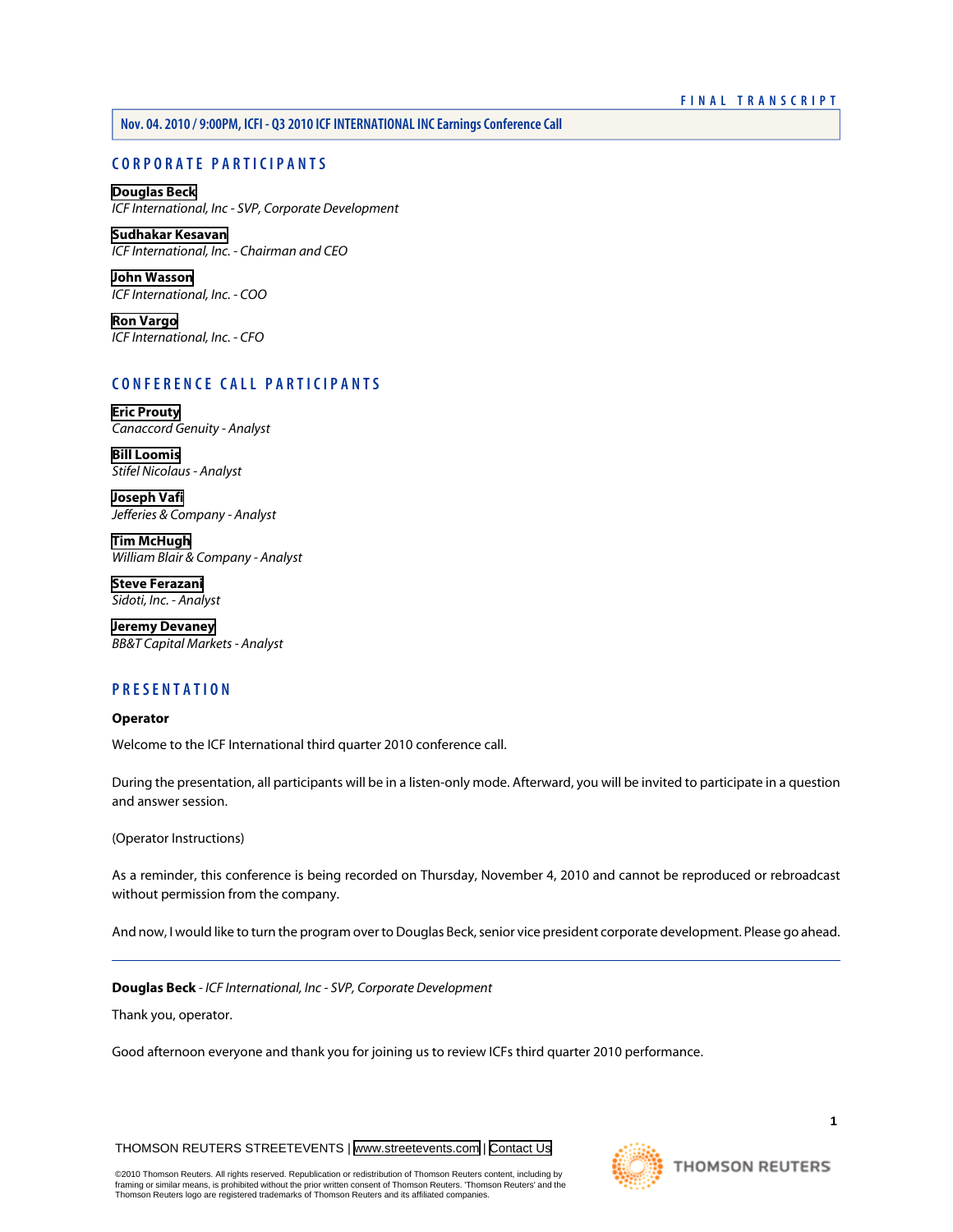#### **Nov. 04. 2010 / 9:00PM, ICFI - Q3 2010 ICF INTERNATIONAL INC Earnings Conference Call**

With us today from ICF International are Sudhakar Kesavan, chairman and CEO; John Wasson, President and COO; and Ron Vargo, CFO.

During this conference call we will make forward-looking statements to assist you in understanding ICF management's expectations about future performance. These statements are subject to a number of risks that could cause actual events and results to differ materially, and I refer you to our November 4, 2010, press release in our SEC filings for discussions of those risks.

In addition, our statements during this call are based on our views as of today. We anticipate that future developments will cause our views to change. Please consider the information presented in that light.

We may at some point elect to update the forward-looking statements made today, but specifically disclaim any obligation to do so.

I will now turn the call over to our CEO, Sudhakar Kesavan, to discuss third quarter 2010 highlights.

<span id="page-2-0"></span>Sudhakar?

# **Sudhakar Kesavan** *- ICF International, Inc. - Chairman and CEO*

Thank you, Doug. And good afternoon, everyone. And thank you for participating in today's call.

Our third quarter results were firmly within our guidance range and illustrate the continued strengths of our market. We continue to experience robust demand in our Federal Government business which accounted for 71% of the year's third quarter revenues.

Again, this quarter, revenue growth was broad based with each of our business areas showing year-over-year increases. Revenues increased 18.3% driven in large part by the significant momentum of our health human service from social programs business which is up 34% for the quarter.

This business addresses priority issues such as early childhood education, disease prevention, and assistance for returning veterans and their families. ICF has tremendous domain expertise and experience in this area.

One excellent example of how well we have leveraged our advisory work to gain larger implementation contract in this market is the recent contract win we announced to support the Centers for Disease Control. The CDC information management services contract, known as the CIMs contract.

Here, we brought together our long-standing presence in Atlanta which came from the Macro acquisition with the health informatics capability that we acquired with VTech to win an important contract that will develop CDCs IT infrastructure on the next decade.

Revenue from our energy, environment, and infrastructure market increased almost 5% in the third quarter with the ongoing demand for energy efficiency work from utility clients and environmental work from government agencies grew at a double-digit rate which more than offset the economy sensitive areas like commercial energy transactions and commercial aviation.

Homeland, security and defense were about 17% as a result of the Jacob & Sundstrom acquisition which we completed in mid December last year. I should mention here that the integration of this acquisition is going very well and business remain solid and we had good initial success in cross-selling our new cyber security capabilities into our energy company client base.

In summary, therefore, we are pleased with our positioning in each of these three growing markets.



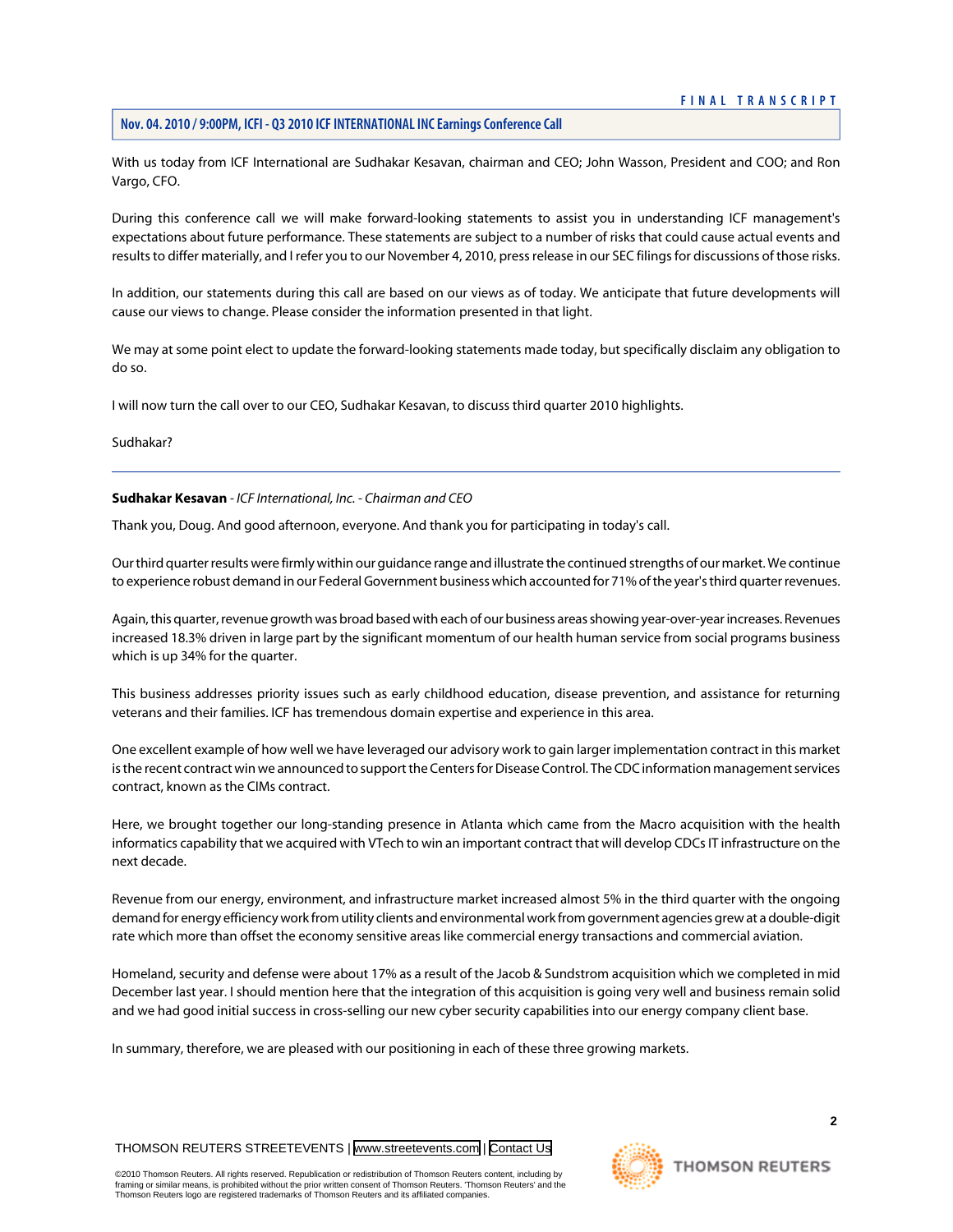In addition to strong revenue growth of 18.3% and organic revenue growth of 14.5%, we succeeded in again hosting a solid increase in operating income which is up 34% from last year third quarter.

EBITDA margin came in at 9.3%, up from 9% a year ago and 9.2% in this year's second quarter.

One of the major highlight for the quarter was our sales levels which we are pleased to report reached \$393 million and represented business captured in a broad range of priority areas such as education, health informatics, environment, and cyber security.

Our business development efforts continue to benefit from our ability to combine domain expertise and IT solutions.

Backlog increased sequentially to \$1.4 billion.

I would now like to turn the call over to John Wasson, our president and chief operating officer, to provide additional operating highlights and information on our recent wins.

<span id="page-3-0"></span>John?

# **John Wasson** *- ICF International, Inc. - COO*

Thank you, Sudhakar, and good afternoon everyone.

As you know, the third quarter is typically our strongest for sales and this year was no exception. As Sudhakar noted we achieved 393 million in sales and we are pleased that they showed a good distribution across all of our markets.

Today I wanted to focus on some of the implications of the key wins.

We continue to see and capitalize on growing opportunities in the health and human services arena. For example, we noted in our releases that we won an 11.7 million new contract at the Centers for Disease Control to support new efforts to monitor the progress of programs designed to combat obesity and tobacco use as a part of a comprehensive Department of Health and Human Services wellness initiative.

This contract is the monitoring component of the program called Communities Putting Prevention to Work for which we won an announced a similar sized new contract in May to help in establishing the program.

We expect to see more opportunities and initiatives that encourage healthy eating and active living.

As Sudhakar noted in his remarks, we believe that our winning the management consulting and IT domains with the multiple award CDC Information Management Services ID/IQ is a very significant achievement. Total potential value for these two domains is up to 4 billion over 10 years.

There are three reasons for its importance to ICF.

First, this win is a result of the year-long truly joint effort among Legacy ICF business units and acquired firms such as VTech and the health informatics arena, and ICF Macro with this large research and evaluation presence at CDC. Each unit could not have won either domain independently and we think this validates our acquisition strategy and our success in integrating these companies.

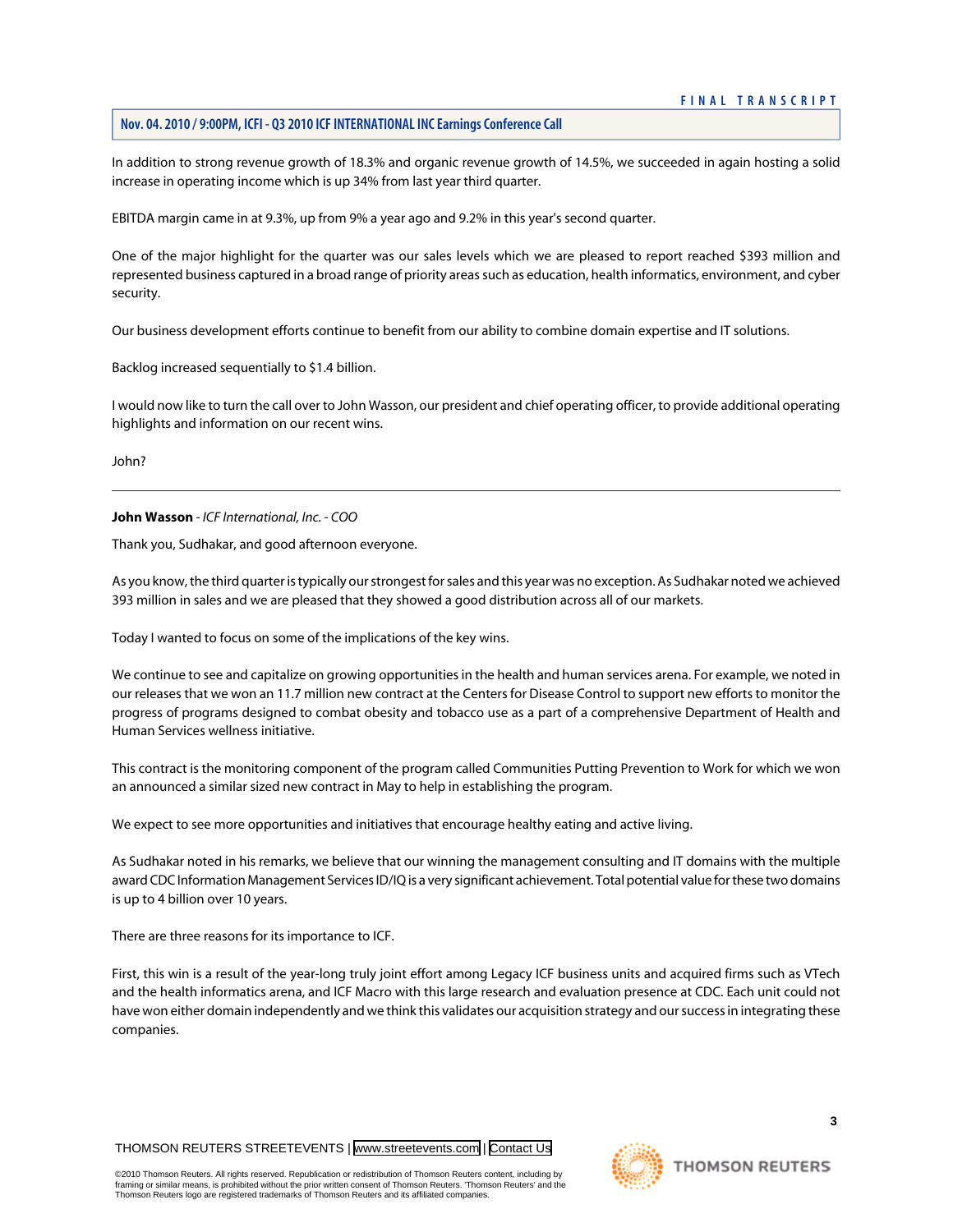# **Nov. 04. 2010 / 9:00PM, ICFI - Q3 2010 ICF INTERNATIONAL INC Earnings Conference Call**

Second, they reaffirm our overall corporate strategy of leading the domain knowledge to inform and enhance our IT and other implementation services. In short, domain knowledge combined with implementation excellence produces better solutions.

Third, we believe that CIMs creates a new dimension of opportunities in implementation areas at CDC and we've already identified a number of significant opportunity areas that we would be targeting over the coming year.

No potential revenues from this contract are in our 393 million sales figure or in our backlog.

Moving from health into other human services, we were very pleased to win a new 38 million award from the Department of Education to support the Race to the Top program. Race to the Top is the premier federal competitive grant program designed to encourage and reward states that are creating the conditions for education innovation and reform.

With this contract, ICF will be supporting all Race to the Top grantees as a source of advice, training and information about what works throughout the program. This positions ICF as an important source of best practices with the most innovative government educational agencies at the state level.

In the area of early education support, we also won four contracts supporting the Head Start program totaling 60 million.

This year, the Office of Head Start redesigned their technical support structure to combine state based and regional support.

ICF won all three re-compete contracts and one new region of coverage. And combines with other aspects of the program that were not re-competed, ICF moved from supporting four to five of the 12 Head Start regions.

As we stated in the press release, this will not entail a significant change in the revenue outlook. It does give us a larger footprint and wider exposure as a leader in early education.

As you know, among the hundreds of new and re-compete contracts that we close every quarter we issue press releases only for the most significant or strategic wins. For example, in Q3 we won nearly 200 contracts in the commercial sector raging from energy efficiency and fuels market assessments for the aviation consulting and environmental management contracts. Therefore, our views on the state of the business reflect a much larger ray of sales activity that we can cover in a limited number of announcements.

Because we bid on over \$1 billion of contracts to achieve our wins this past quarter, it's to be expected that the pipeline now is at 2.2 billion. However, we continue to be bullish about the range and quality of opportunities we have and we expect to grow that pipeline throughout 2011.

Our current range of targets includes some 48 opportunities greater than 10 million and 17 opportunities greater than 25 million. And all three major markets as well as the federal state, local, and commercial sectors are represented.

Finally, our turnover continues to be low. Year-to-date turnover is 9% based to an annual rate of 12.1%.

<span id="page-4-0"></span>Now, I'll turn the call over to our CFO, Ron Vargo, to view the third quarter financial highlights.

Ron?

**Ron Vargo** *- ICF International, Inc. - CFO*

Thanks, John, and good afternoon.

THOMSON REUTERS STREETEVENTS | [www.streetevents.com](http://www.streetevents.com) | [Contact Us](http://www010.streetevents.com/contact.asp)



**4**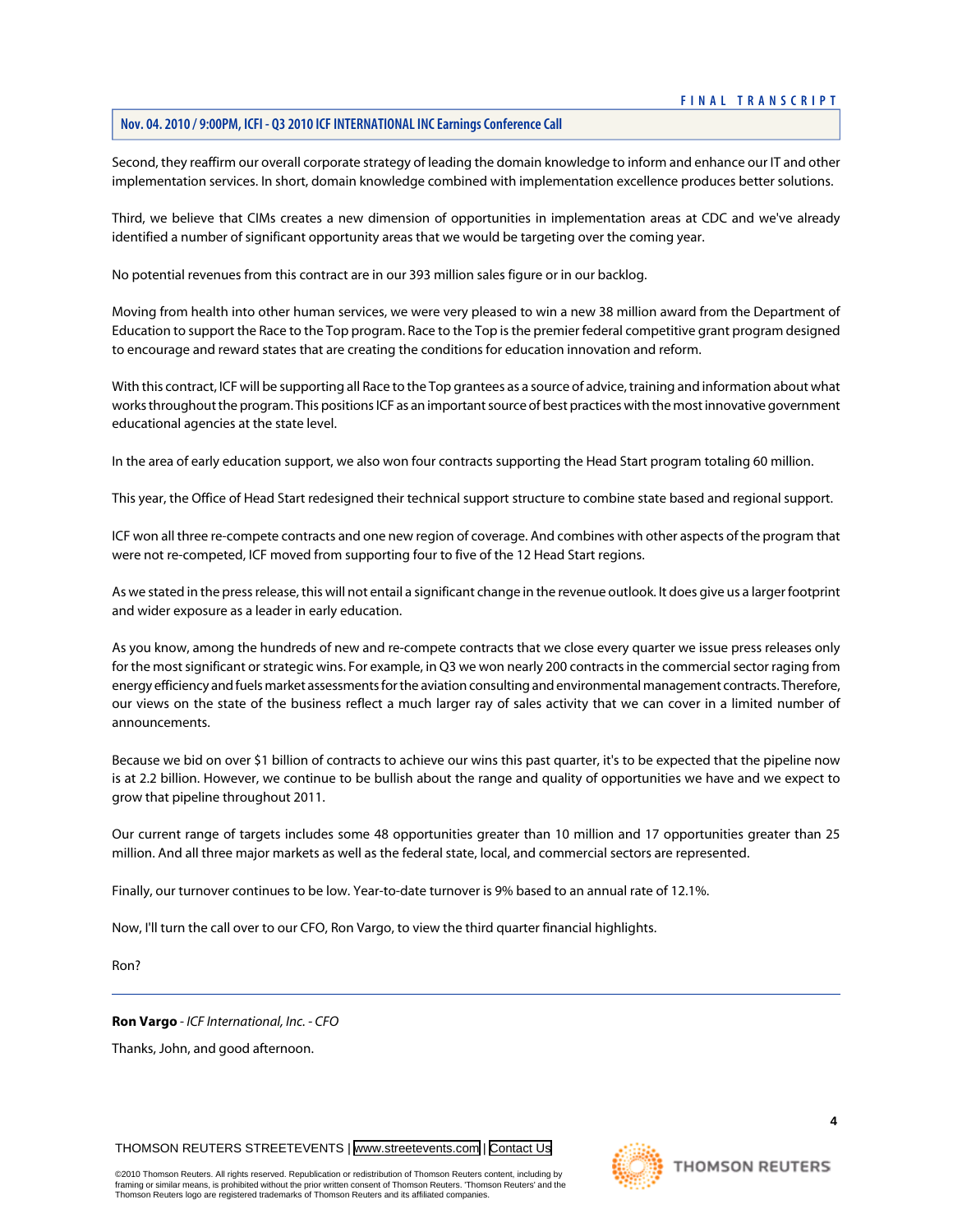Total revenue for the third quarter of 2010 was 197.7 million, an increase of 18.3% over the 2009 third quarter revenue of 167.1 million.

This quarter's gross profit increased to 73.7 million compared to 65.5 million in last year's third quarter.

Our gross profit margin was 37.3% compared to 39.2% in the third quarter of 2009. This decrease in gross profit margin was impacted by an in increase in the use of subcontractors and by our overall contract mix.

Indirect and selling expenses were 55.3 million in the quarter, up from 50.4 million reported in the 2009 third quarter primarily reflecting cost associated with the growth in contracts and expense associated with the inclusion of Jacob & Sundstrom, the acquisition that we closed in December of 2009.

Amortization of purchase intangibles was 3.1 million this quarter compared to 3.2 million in the third quarter of 2009. And depreciation and amortization was 2.7 million compared to 2.6 million last year.

Based upon our current portfolio business, both amortization and purchase intangibles and D&A continue to be in line with our calendar year forecast. We expect amortization of intangible assets to b 12.3 million for the year and depreciation and amortization to be about 10.7 million for the year. And we anticipate capital expenditures including capitalized software for the year to be approximately \$8 million.

Operating income in the third quarter of 2010 was 12.5 million compared to 9.3 million in the third quarter of 2009, an increase of 34%.

The quarterly operating margin grew from 5.6% to 6.3% year-over-year as we grew our indirect and selling expenses and other operating cost more slowly than we grew our revenue.

Interest expense was approximately 0.8 million this quarter, down from 1.5 million reported in the third quarter of 2009 primarily due to a lower debt balance. And for the year we now anticipate interest expense of about 3.4 million.

The effective tax rate for the third quarter was 37.5% versus last year's 35.4%. During both quarters we had some favorable items that affected the rates.

We expect the full year rate to be about 39.2%.

Net income was 7.4 million in the quarter or \$0.38 a share based on 19.6 million fully diluted weighted average shares compared to 5.1 million or \$0.32 per share based upon 15.8 million fully diluted weighted shares in the third quarter of 2009.

And we now anticipate that the fully diluted weighted average shares for the fourth quarter will be 19.8 million and for the full year it will average 19.7 million.

Turning to balance sheet, our accounts receivable were 169.4 million compared to 174.1 at year-end 2009 representing 70 days sales outstanding at September 30 compared to 80 days outstanding at December 31. This calculation, as a reminder, includes the impact of deferred revenue. And if you remove that impact of \$16.5 million in 2010 and 19.4 million as of December 2009, the adjusted DSO would be 77 days at September 30, 2010 compared to 90 days at December 31 '09.

And we continue to expect our day sales outstanding including the impact of deferred revenue will be in the range of 70 days to 80 days.

Cash flow from operating activities was 53.6 million for the first nine months compared to 38.2 million for the first nine months of 2009.

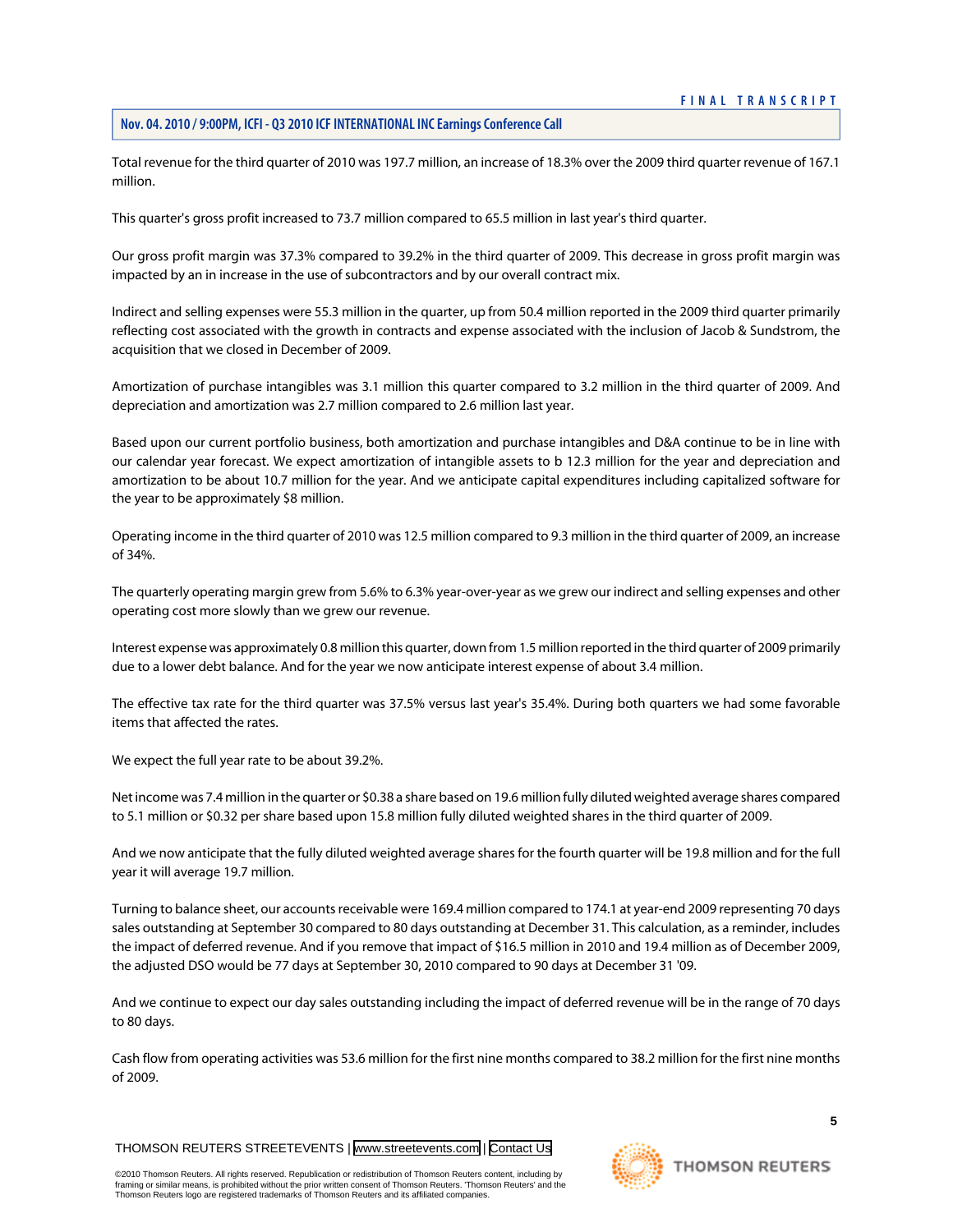And we had cash CapEx including software during the period of about \$5 million.

We were able to reduce our long term debt to 100 million at the end of the third quarter down to 120 million at the end of the second quarter, a decline of \$20 million sequentially.

Thank you. And with that I'd like to turn it back over to Sudhakar.

**Sudhakar Kesavan** *- ICF International, Inc. - Chairman and CEO*

Thank you, Ron.

As you saw in our earnings release we expect a solid finish to 2010.

We narrowed our revenue range to 760 million to 766 million, which represents organic growth of between 14% and 15%. Earnings per diluted share are expected to range from \$1.35 to \$1.40 for the year. It equates the fourth quarter revenues of \$188 million to \$194 million and earnings per diluted share between \$0.33 and \$0.38.

We also provided preliminary indications for 2011. Based on our current backlog level in our existing portfolio business we expect revenues to range from \$830 million to \$865 million representing an organic growth rate of between 9% and 13%. EBITDA margin is expected to be between 9% and 10%.

At this point, operator, we'd like to open the call for questions.

# **QUESTION-AND-ANSWER**

#### **Operator**

<span id="page-6-0"></span>(Operator Instructions)

Our first question comes from the line of Eric Prouty of Canaccord. Please proceed.

#### **Eric Prouty** *- Canaccord Genuity - Analyst*

OK. Thanks a lot.

First, just a quick housekeeping question. It looks like you've been able to work the tax rate down a little bit. As you look into 2011 do you have a preliminary look on what the tax rate might look for and look like in 2011?

**Ron Vargo** *- ICF International, Inc. - CFO*

You know, at this time -- it's Ron. At this time as we're going into the year and still, you know, a few months away, I would say for planning purposes we're using kind of our statutory rate. It would be somewhere between 40% and 40.5%.

**Eric Prouty** *- Canaccord Genuity - Analyst*

Great.

THOMSON REUTERS STREETEVENTS | [www.streetevents.com](http://www.streetevents.com) | [Contact Us](http://www010.streetevents.com/contact.asp)

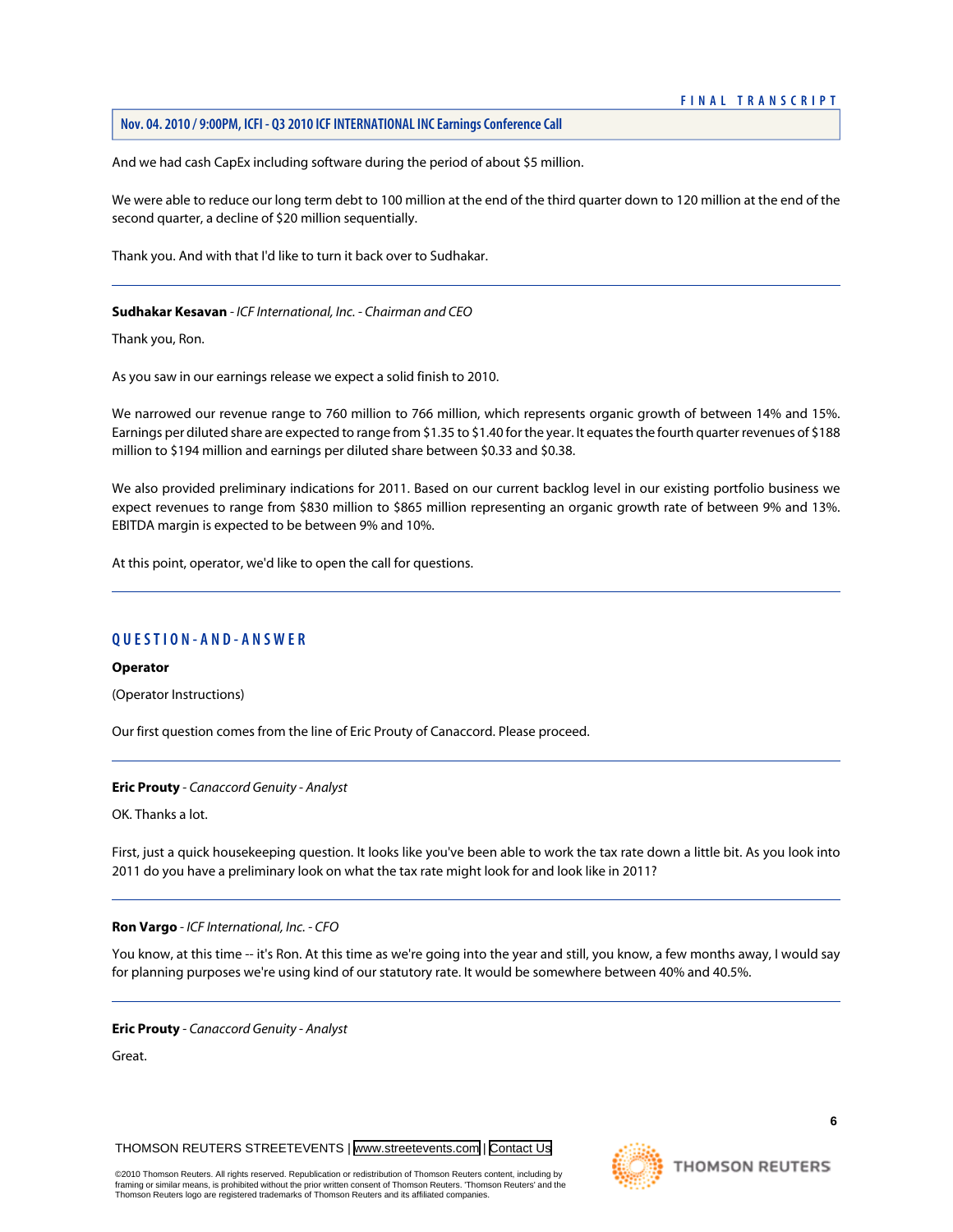# **Nov. 04. 2010 / 9:00PM, ICFI - Q3 2010 ICF INTERNATIONAL INC Earnings Conference Call**

And then, Sudhakar, just a broader question for you. First, what are you seeing from a commercial standpoint? Is there's still a bit of economic overhang there with people not spending or folks loosening their belt a little bit on the commercial side yet?

#### **Sudhakar Kesavan** *- ICF International, Inc. - Chairman and CEO*

Not yet. We don't see that happening as quickly as we'd like. You know, once in a while something opens up and then something else shuts down so our hopes go up. But then I think at the moment it's sort of, steady state hasn't really turned one way or the other.

# **Eric Prouty** *- Canaccord Genuity - Analyst*

OK.

And then, just a follow on to that is, we hear of all this kind of austerity talk coming out of Washington that it might come to pass, it might not. But from an internal standpoint, I mean, are you folks going to -- obviously, a lot of your business is federal government related, that's not going away, but is there any focus on trying to grow out maybe the commercial side a little bit more given there might be some more risk to the federal business going forward?

# **Sudhakar Kesavan** *- ICF International, Inc. - Chairman and CEO*

You know, we've always had a very strong commercial business. We are always investing in it, making sure that we continue to grow it. We think that as long as it's in our domain areas we will do what we can to grow it. We don't aim at any specific percentage so, absolutely.

As the market come back especially in our areas -- and we think obviously they will -- you know, we certainly hope to grow it. In fact we -- as you know we've done acquisitions which are fairly commercial in our area of expertise.

So we certainly hope to grow both the businesses and I think we think of the strength of the company. That we have a strong presence in our domain areas in the commercial sector and we -- if the commercial market come back we certainly will grow that business as intensively as we can and direct our resources to where we can pluck the low hanging fruits so to speak.

So, I think that we are actually very focused on making sure that we are agile and do what we need to make sure that we don our business development dollars for the maximum effectiveness.

#### **Eric Prouty** *- Canaccord Genuity - Analyst*

Great.

And then, finally, some of your areas of focus have attracted attention lately. Some of your competitors have might have been a bit more, say, defense focused or had other array and market focuses. Any change that you're seeing in the competitive landscape? Or is it some -- generally a bump and into the same cast of characters that you've always been?

# **Sudhakar Kesavan** *- ICF International, Inc. - Chairman and CEO*

I think it's the same cast of characters. You know, the labels change a little bit, one person sells and talk to somebody else and they start calling themselves something else. But I don't know that there's that much change in the active or in the competitive landscape so to speak. You know, it's -- we haven't seen any change in competition. It remains competitive as it always has been, but I think acquisition of one with the other doesn't necessarily change sort of the realities on the ground.

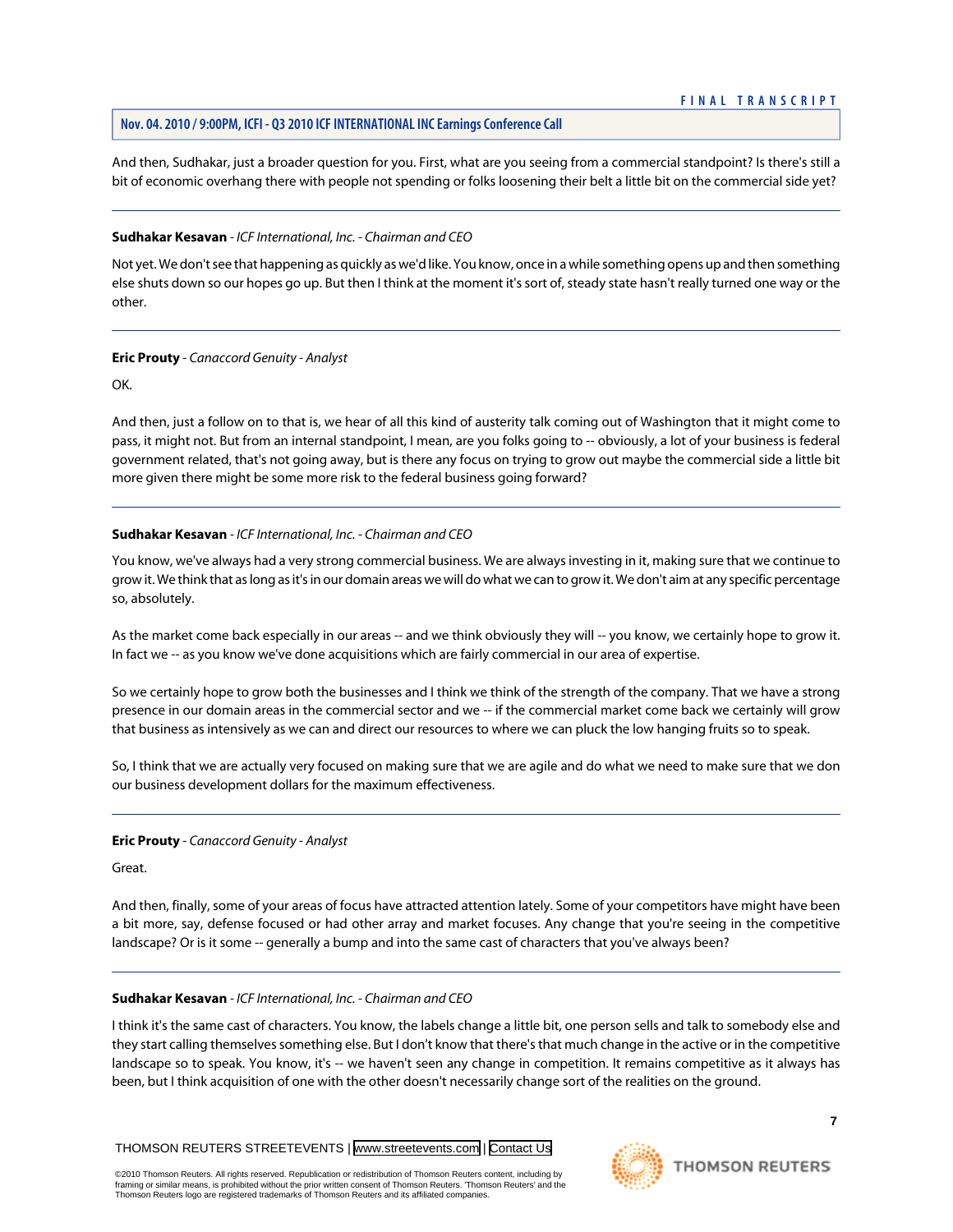#### **Eric Prouty** *- Canaccord Genuity - Analyst*

Great. Thanks a lot.

#### **Operator**

<span id="page-8-0"></span>Our next question comes from the line of Bill Loomis of Stifel Nicolaus. Please proceed.

# **Bill Loomis** *- Stifel Nicolaus - Analyst*

Hi, thank you.

Just looking at the fourth quarter guidance and the revenue guidance and the EPS guidance, it seems, you know, we've got sequential declines in both of those. And by my calculation it looks like organic growth could go to mid single digits. So a pretty massive slow down from the first three quarters, it seems, in contrast with the good award and backlog growth. Can you talk about that both on revenue side and then on the margin side as well or to the bottom line?

# **Sudhakar Kesavan** *- ICF International, Inc. - Chairman and CEO*

I think, traditionally, as you know, we always see a slow down in the fourth quarter, you know, so it would not be very different from what we traditionally see. Last year fourth quarter we had a very strong fourth quarter. There was a lot of ramp up based on the wins last year. The wins this year are more traditional. Last year, some of the wins were much more sort of stimulus dollars which we had to ramp p very quickly so we thing that while we will see a nice move ramp-up of the wins this quarter we won't see as accelerated ramp-up as we saw last year. So, I think just a question of the timing of the ramp-ups in each of the two quarters and the fact -- the number of days which are available in the fourth quarter are lesser because the holidays and other things done in the third quarter.

So we think that we still have organic growth rate for the year of 14% to 15% with an expected slow down in the fourth quarter. And the comparative basis to slow down looks a little more sharp because of the strong fourth quarter we had, but we are not -- it doesn't concern us in any way.

#### **Bill Loomis** *- Stifel Nicolaus - Analyst*

So, just -- you know, last year you did have a strong organic growth. I think it was around 22% in the fourth quarter so a tough comparison. But, you know, even besides that, you know, and particularly at the lower end of your guidance, are there any work that's dropped off relative to the third quarter or anything, you know, unusual in the business?

#### **Sudhakar Kesavan** *- ICF International, Inc. - Chairman and CEO*

Not, really. There's nothing unusual. You know, we basically have not seen any -- I think that the only thing which has happened is that, you know, the comparison is a tough one and we always anticipated it. And I think we talked about it the last time too. So, it's not a big change.

#### **Bill Loomis** *- Stifel Nicolaus - Analyst*

And looking on the margin side your EBITDA guidance preliminary for next year is 9% to 10%. And, what are some of the initiatives that you're doing to cause that expansion because it looks like -- at least in the federal space -- we're probably not

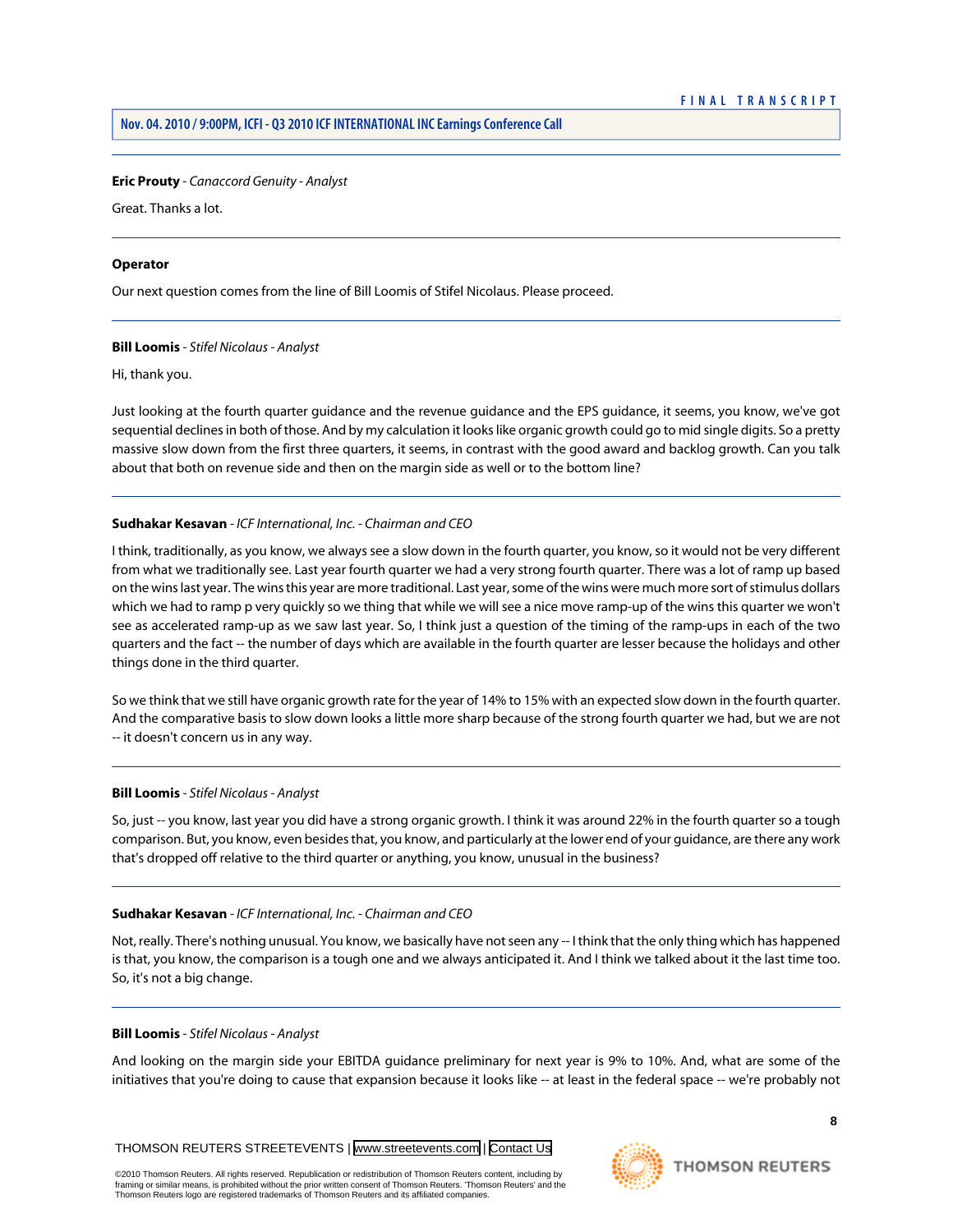# **Nov. 04. 2010 / 9:00PM, ICFI - Q3 2010 ICF INTERNATIONAL INC Earnings Conference Call**

seeing a lot of margin expansion, in fact, the opposite next year. Are you anticipating some improvement commercial or is it some other corporate initiatives for margin expansion in 2011?

# **Ron Vargo** *- ICF International, Inc. - CFO*

# Yes. Hi, Bill, it's Ron.

I'd say, you know, a couple of things that can generate some margin expansion. One is, I think, just some operating leverage that we could see just with top line growth. And we're not going to grow our, you know, indirect and selling expenses as fast. So, that's number one.

And number two, yes, commercial, we're not forecasting tremendous uplift from the commercial market, but we think it'll be better next year than it is this year.

# **Bill Loomis** *- Stifel Nicolaus - Analyst*

OK. Thank you.

# **Operator**

<span id="page-9-0"></span>Our next question comes from the line of Joseph Vafi of Jefferies. Please proceed.

# **Joseph Vafi** *- Jefferies & Company - Analyst*

Hi, guys. Good afternoon. Good quarter here.

I was wondering if you could maybe talk a little bit about some of the emerging -- well, first of all, if we could talk a little bit about the airline business, some of the stuff where we have seen some headwinds here in the past few quarters. What's your expectation there as we move ion to 2011? It does seem like the air carriers are doing better adding flights and posting good profits.

# **Sudhakar Kesavan** *- ICF International, Inc. - Chairman and CEO*

You know, we certainly are -- we are -- you know, we cheer that. We hope that as the airline industry improves and becomes healthy, you know, the -- you know, our airline business will improve and we certainly think there's -- it will which is why Ron suggested that there was some optimism about the commercial business next year.

So, I think that we also have some additional, you know, alliance which we did announce on -- in the airline space, I think, with SkyWorks which is an investment bank in the airline space which we think will get us additional revenues in growth. So, we are optimistic about the fact that, you know, there might be -- there's some upside in the airline business in terms of, you know, from this year.

How quickly that's going to happen and how it's going to happen is something which we cannot predict at the moment. But things will get clearer over the next few months.

So, I think that, you know, we are feeling that things will turn around especially given your observation about the fact that the industry is doing better.

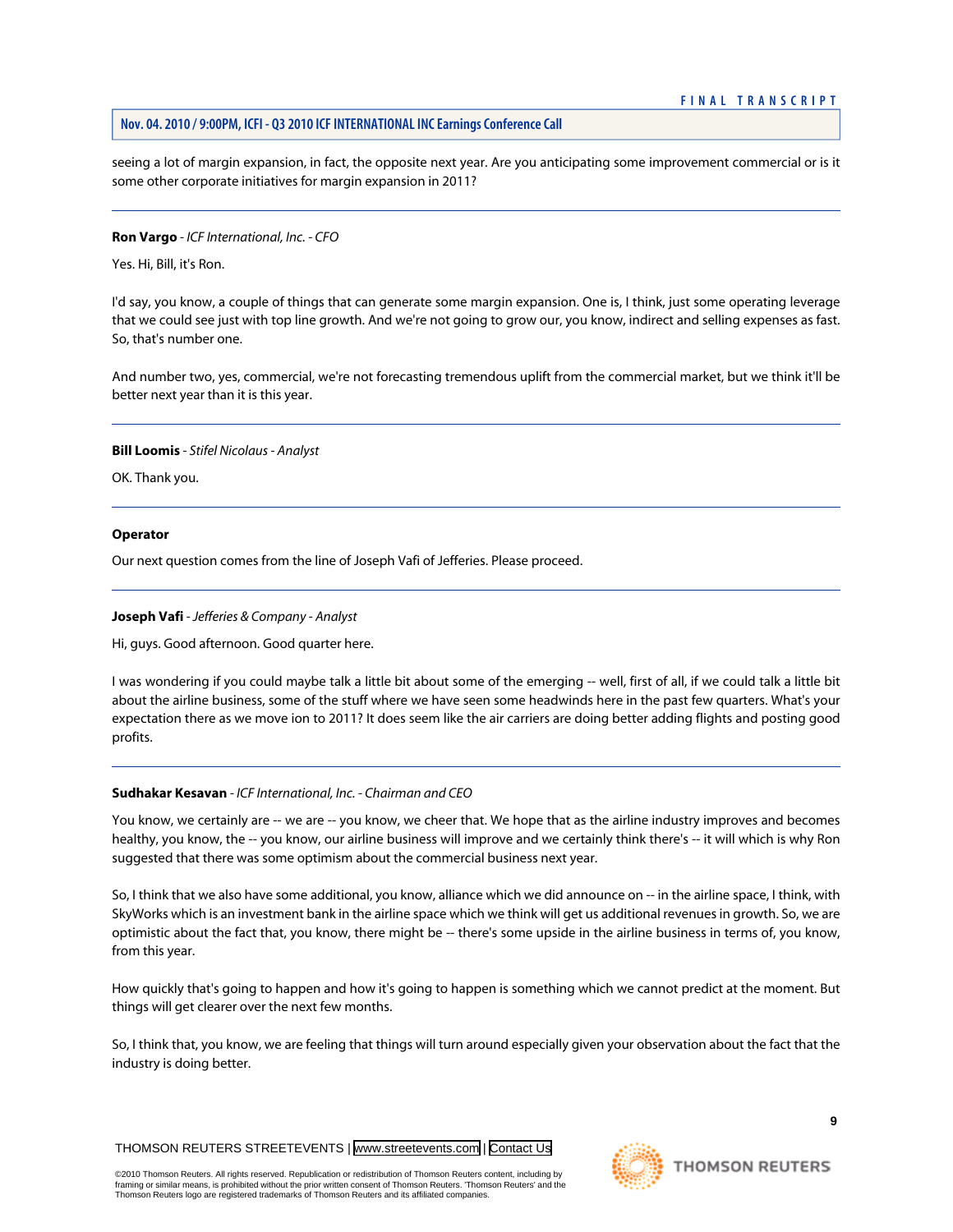# **Joseph Vafi** *- Jefferies & Company - Analyst*

OK.

And, do you have an idea off the top of your head about how much business is airline business in 2010?

#### **Unidentified Company Participant**

I would -- in the airline business -- I mean, the commercial line business is probably in the 25 to 30 range. Maybe 27 million, 28 million. You know, we do have some public sector related work with [FAAT] as stated, but 25 million to 30 million.

#### **Joseph Vafi** *- Jefferies & Company - Analyst*

OK, that's helpful.

How is the energy efficiency initiatives going with some of the utilities and what's the pipeline? And current update on the pipeline there would be helpful to.

# **John Wasson** *- ICF International, Inc. - COO*

This is John Wasson, again. You know, the energy efficiency space will continue to see significant opportunities. The pipeline is quite strong. I think that part of the business continues to grow quite well and we continue to build the pipeline. So I think we remain quite optimistic about the energy efficiency space as we look into 2011. That's certainly a bright spot for us.

# **Joseph Vafi** *- Jefferies & Company - Analyst*

OK.

And then, I guess to follow up on that 2011, on the guidance and the energy efficiency business, I know those are generally kind of -- those projects ramp and then trail-off. Do that 2011 guidance assumes some trail-off of some of the current energy efficiency business?

#### **John Wasson** *- ICF International, Inc. - COO*

I don't think it assumes any significant trail-off. Most of the energy efficiency deals we've won the last year to 18 months, you know, tended to be, you know, three -- two to year contracts if not longer. And so, I don't expect any significant trail-off in 2011 of current projects in energy efficiency space.

# **Joseph Vafi** *- Jefferies & Company - Analyst*

OK.

And then, I think that's about it for me. Thanks, guys.

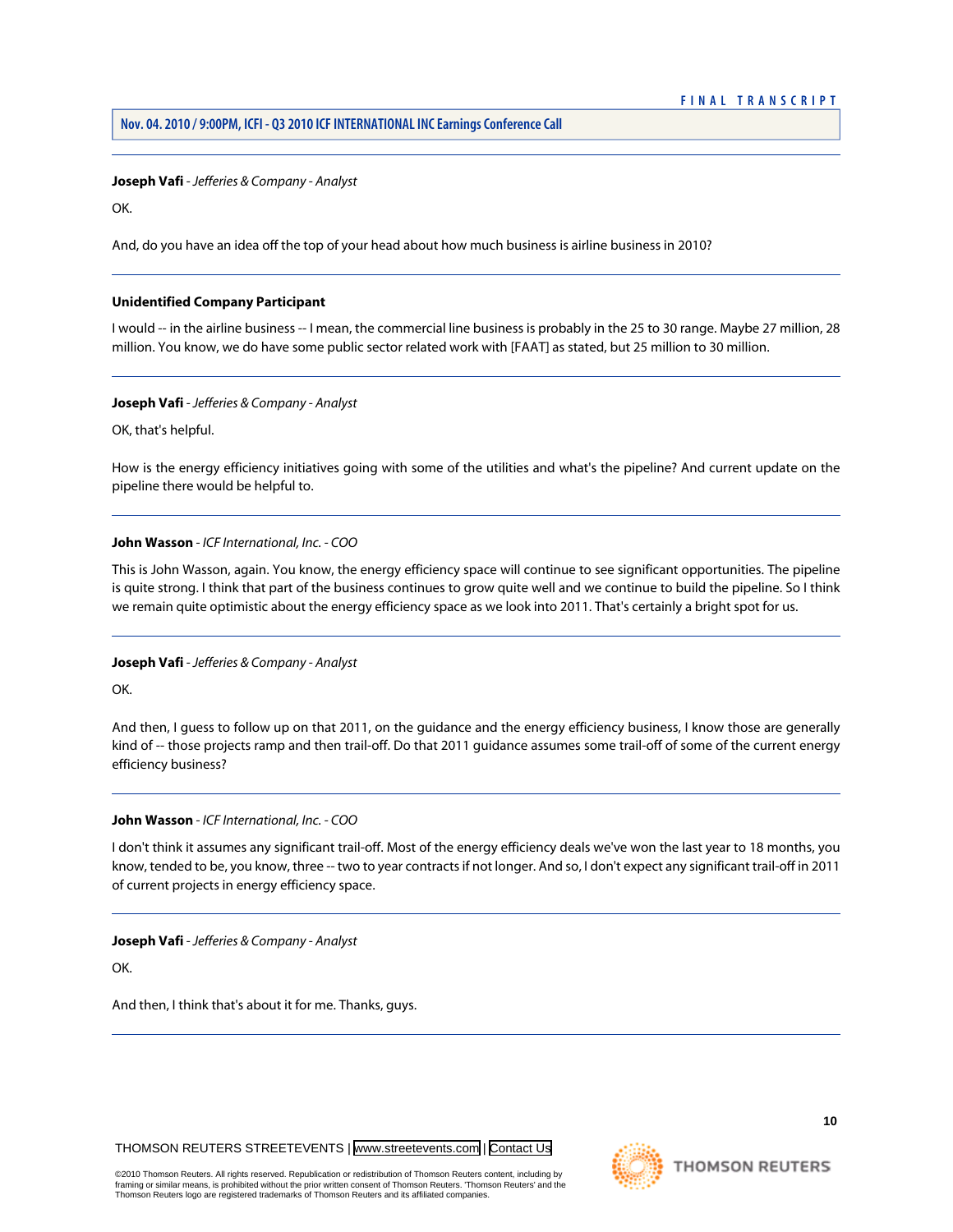# **Unidentified Company Participant**

Thanks, Joe.

# **Unidentified Company Participant**

Thanks, Joe.

# **Operator**

<span id="page-11-0"></span>Our next question comes from the line of Tim McHugh of William Blair and Company. Please proceed.

# **Tim McHugh** *- William Blair & Company - Analyst*

Yes. Yes, one follow up from one of the first questions about some of the -- can I say [brattling] that's been talked about in Washington right now? And, can you talk about, you know, your exposure or as well as if there's opportunities that would be created by some of the suggestions of making changes to healthcare reform or maybe impacting the funding levels for HHS?

You know, you probably have better knowledge of some of the things that have been discussed or proposed right now by some of the Republicans taking a bigger role in Washington. I just want to get your reaction to that and, you know, how you think about it.

# **Unidentified Company Participant**

You know, I think that, you know, we've -- we have -- had strong sales this year. As you can see we have 70% of our 2011 revenue on backlog which is higher than what we had in the prior year. I think that the areas which we work in -- where we have potential business, obviously is one which we've discussed which are of interest, I think, to all sides -- energy efficiency, renewal energy, health programs, as you say, education, veterans need, cyber. So all these things are, I think, of interest to -- and areas which will be presumed by, you know, in a way where there could be some common ground.

I think in the health arena we, you know, we don't -- we do, you know, we do a lot of work associated with, you know, with NIH and with CDC and others which I think is, you know, likely to be areas which will continue.

Now, we can't -- we really don't have any reason to believe that there will be any changes. There is going to be -- if there is change it's likely to happen, perhaps, you know, in the budgets which are out coming in 2012, et cetera. But again, changes have been good to us so I really don't contradict here as to what's going to happen, but I think we're quite bullish about the fact that we have, you know, lot's of stuff in backlog and the area of interest to us are, I think, over just to all sides.

So, you know, that's all I can say at the moment. We will just have to watch it as we move forward. And I think we traditionally have tended to manage, you know, health IT, health informatic contracts, you know, program management stuff.

# **Sudhakar Kesavan** *- ICF International, Inc. - Chairman and CEO*

You know, I think we -- you know, we've been through these things a few times when -- during presidential transition this is the transition of one part of the Congress so, you know, we will, I'm sure, deal with it in a fairly and just the kind of way as we always have, watch it carefully and see where the emphasis is and make sure that we are agile in targeting those areas where we're most spending.

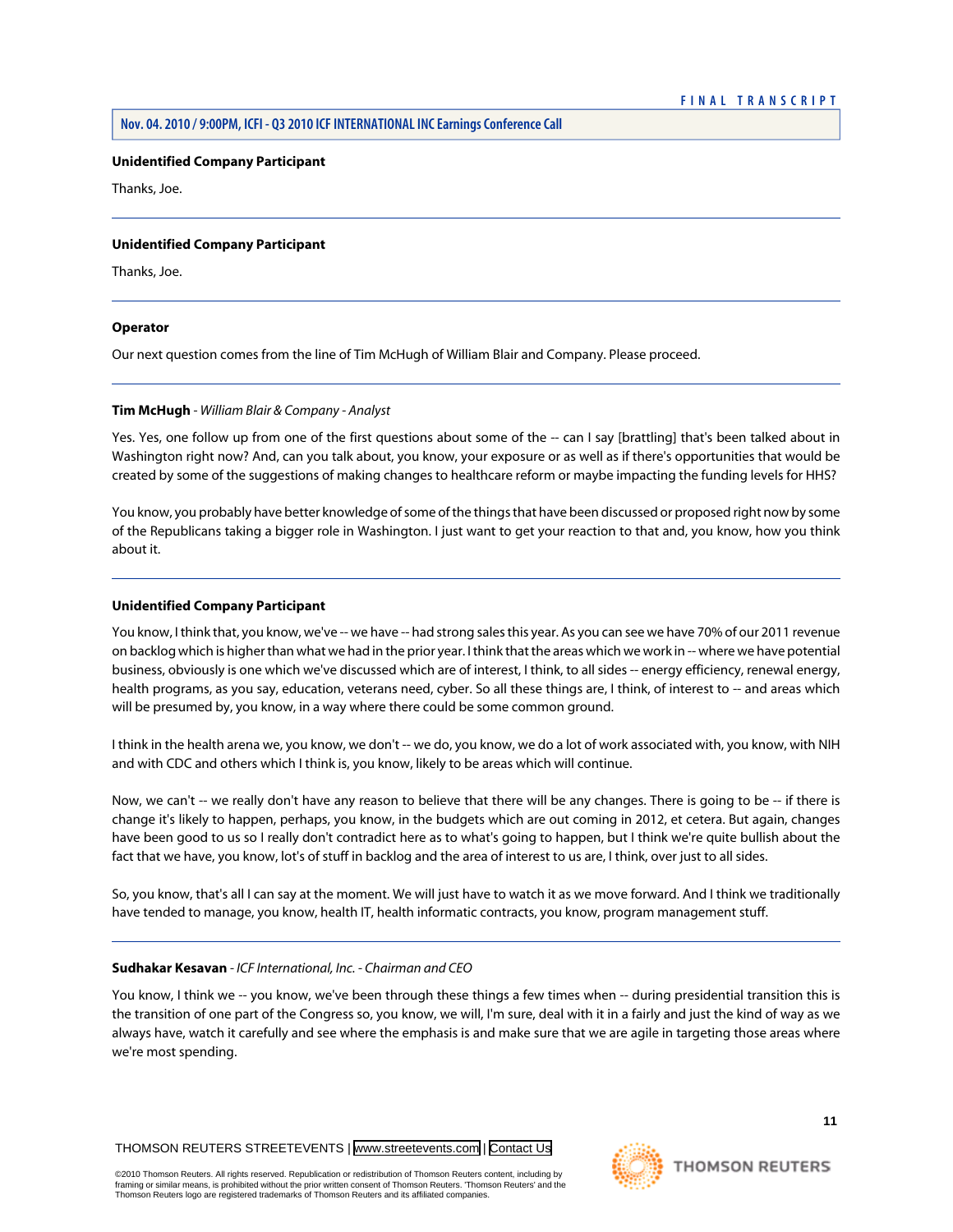# **Tim McHugh** *- William Blair & Company - Analyst*

Ok. Thanks. That helps.

Can you also talk about the JASI? How that acquisition is performing? Are there any, you know, any particular large cyber security contracts or anything that you maybe jointly won, but any update on the kind of the business development and the ongoing performance of that?

# **Unidentified Company Participant**

I thin, you know, JASI continues to do well. I think we're quite pleased with that acquisition.

We did announce a significant contract with them, I think, for Social Security Administration, related to HSPD-12 which is a presidential initiative related to cyber and so identity management. And so -- that was a \$10.5 million contract so we're quite pleased about that.

I think we're also, you know, begun leveraging them into the energy space around cyber related issues. I think we've won a couple of contracts with major utilities related to cyber leveraging the Jacob and Sundstrom capability. So, I think, quite positive on that.

We continue to see opportunities to leverage it both in the civilian space and the energy space. And I think they've continued to grow nicely this year and certainly performed to our expectations. So, I think it's been quite -- we're quite pleased with that acquisition.

# **Tim McHugh** *- William Blair & Company - Analyst*

OK.

And then, following up on the M&A front, I was -- the cash flow has been excellent and it's driven a quick deleveraging in the balance sheet. You know, the -- you haven't made an acquisition since JASI. Is it -- is that a reflection of the opportunities you see out there whether in terms of the quality of them or the pricing amount or is there an opportunity that you're waiting for something that you think will -- might come together at some point down the road? How should we kind of think about the M&A environment view?

# **Sudhakar Kesavan** *- ICF International, Inc. - Chairman and CEO*

We are quite active on the M&A side. We see lots and lots of, you know, we see a lot of companies. We talk to them, we -- you know, we've just not been able to find anything which fits in with us at , you now, in the right way. So, it's not for lack of trying, it's just that the opportunity set which we see has just not gelled and we continue to be quite active on that front.

So, we are not waiting to -- for the right thing to come up and show itself. We certainly go out there and do the outreach necessary to make sure that we try and make things happen.

You know, it's one of those things where it can't be predicted and we are trying quite hard and quite intensively. But we will not do anything which doesn't fit in with our overall business. And which basically is something which we cannot deliver on.

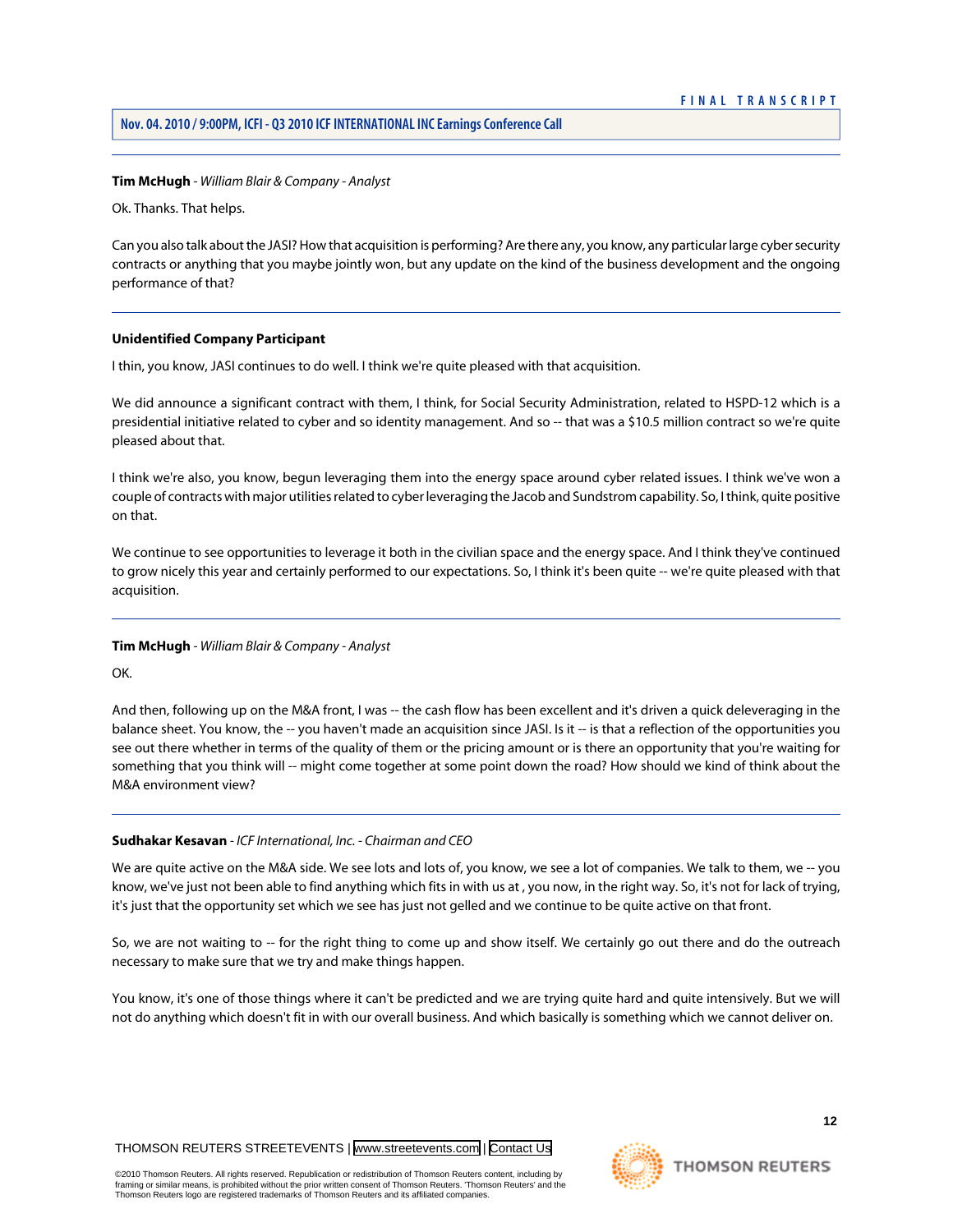# **Nov. 04. 2010 / 9:00PM, ICFI - Q3 2010 ICF INTERNATIONAL INC Earnings Conference Call**

You know, on the Macro and on the VTech and all the other acquisitions we've done, I think we have done a good job of growing them organically even though when we acquired them they were not growing that much and I think we need to have the right fit and the right kind of company.

And there are opportunities out there. It's just that, not all of them are exactly what you think they are once you get in

# **Tim McHugh** *- William Blair & Company - Analyst*

OK. Great.

And, Ron, if I can slip one more in the numbers. Do you have any idea for 2011 yet on intangible amortization? Does it stay at that level or do you start to see it fall off?

# **Ron Vargo** *- ICF International, Inc. - CFO*

It falls off. And I think if you go to the schedule in our 10-K you'll see that it falls off to about 9.3 million from the 12.3. So that will be a significant adder to the earnings just as a standalone item falling off \$3 million.

# **Tim McHugh** *- William Blair & Company - Analyst*

OK. Great. Thank you.

# **Ron Vargo** *- ICF International, Inc. - CFO*

Yes.

#### **Operator**

<span id="page-13-0"></span>(Operator Instructionss).

Our next question comes from the line of Steve Ferazani of Sidoti. Please proceed.

# **Steve Ferazani** *- Sidoti, Inc. - Analyst*

Hi, good evening everyone.

Borrowing any near term acquisitions what would be the timetable for the debt pay down? It looks like in baseline cash flow you could probably pay it all off the next five quarters or sic quarters. Would that be your intention?

#### **Ron Vargo** *- ICF International, Inc. - CFO*

Well, as we -- you know, we focus on cash flow, number one. And I think we've done a good job of generating cash flow during the year.

You know, in the third quarter, I'll point out, you guys are crack analyst, that we did have a working capital benefit there that will probably reverse in the fourth quarter. But not withstanding that it was still a very strong cash flow quarter. And as we continue to generate, cash flow continue to pay debt down.

THOMSON REUTERS STREETEVENTS | [www.streetevents.com](http://www.streetevents.com) | [Contact Us](http://www010.streetevents.com/contact.asp)

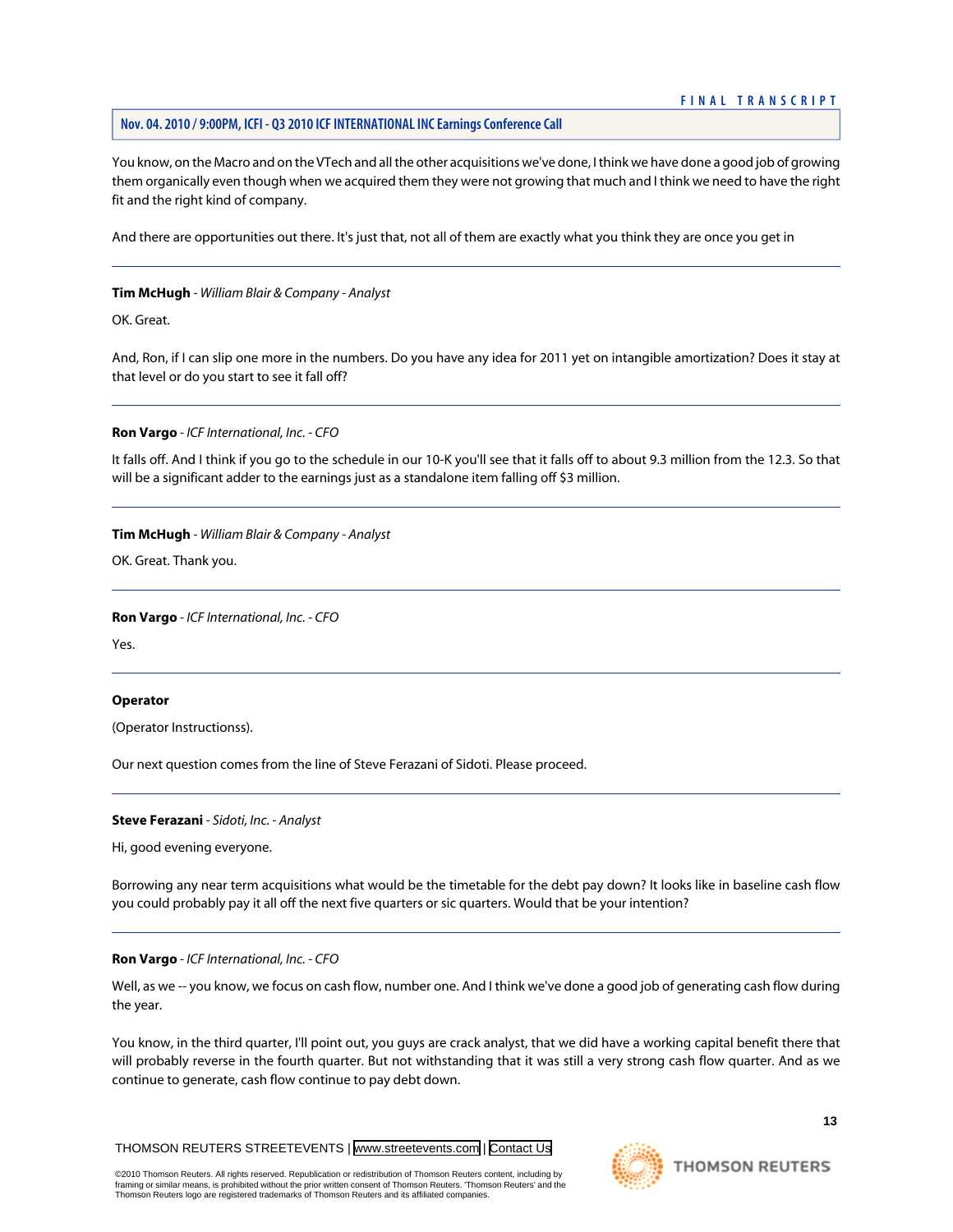But, you know, our expectation is, that we'll find something attractive in the M&A market that will, you know, absorb some of that debt capacity that we have.

#### **Steve Ferazani** *- Sidoti, Inc. - Analyst*

# OK.

Second quarter where the gross margin was perhaps a little bit lower than historical? I know this was addressed the last quarter on perhaps more subcontractor usage. What's the thought moving forward the next few quarters? Does it move back up or is there still greater subcontractor usage?

#### **Ron Vargo** *- ICF International, Inc. - CFO*

Yes. So, you're right. The last two quarters we've had higher than historical averages in both subcontractors in some of our other direct cost. And, you know, I believe we'll start seeing levels that are closer to these levels rather than levels that we saw historically. And that's a result of some of these larger implementation contracts that we've signed.

It's below volatile and some of the contracts, you know, quarter-to-quarter can generate significant more contractor cost, but on the whole we've now got two quarters behind us, I think, with a little bit higher than normal levels. And, you know, I think that's probably the new norm going forward, is kind of gross margins in that kind of range.

But, you know, as I mentioned earlier, I think we're doing a more effective job of managing the indirect cost. And so, you know, if you point out, the EBIT margins have been pretty healthy relative to last year.

#### **Steve Ferazani** *- Sidoti, Inc. - Analyst*

OK.

Last one for me is just on Race to the Top. Significant education win. Can you sort of outline what you see is the potential in the education space? Also, you've done this before, what's the opportunity to work with the states in filing for Race to the Top wins? I know that's gotten extremely competitive. Is that a potential as well?

#### **John Wasson** *- ICF International, Inc. - COO*

I think -- this is John Wasson. I mean, obviously we're quite pleased to win the Race to the Top contract. I think this is a strong position obviously at the federal level. We'll be working quite closely with the states so I think we -- for certain there will be opportunities at the state level and we'll take a hard look at those opportunities and take advantage of the ones that are a good fit for us.

You know, I think we're in a very strong position vis-a-vis Race to the Top, we're in a very, very strong position on early childhood education. We certainly see education as a significant growth market for us going forward both at the federal and state levels, and so I think we're in a strong position and we have significant subject matter expertise here and we're also winning these larger implementation contract leveraging that so we see this as an area where we can really, again, be a leader on advisory and leverage and implementation.

framing or similar means, is prohibited without the prior written consent of Thomson Reuters. 'Thomson Reuters' and the

Thomson Reuters logo are registered trademarks of Thomson Reuters and its affiliated companies.

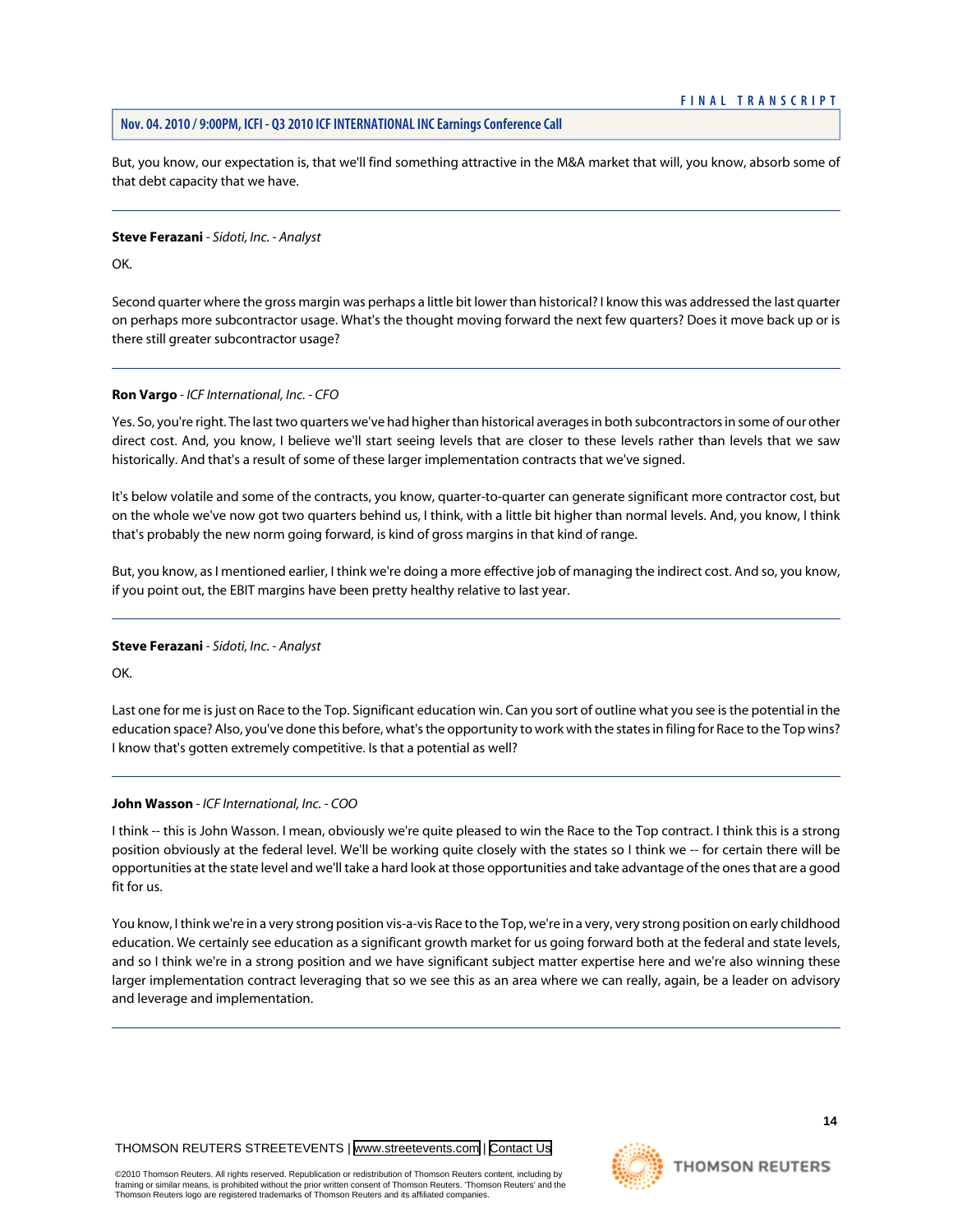# **Nov. 04. 2010 / 9:00PM, ICFI - Q3 2010 ICF INTERNATIONAL INC Earnings Conference Call**

# **Douglas Beck** *- ICF International, Inc - SVP, Corporate Development*

Yes. And this is Doug. Just to add one thing. I think the of the reasons we're especially excited about this is that as you know everybody now is interested in what works, what doesn't work, educational reform, and trying to look at ways to deal with some obvious issues. And we are going to be the knowledge broker in essence among the various state local entities that are Race to the Top winners so that we will be distributing, staying on top of, and I think associated more with the -- some of the leading edge, cutting edge reforms that are really making a difference. And I think that that enables us to build a knowledge base and really increase our reputation in those areas of education that can make a real difference to us in the long term.

# **Steve Ferazani** *- Sidoti, Inc. - Analyst*

That's great. Thanks a lot, everyone.

#### **Operator**

<span id="page-15-0"></span>Our next question comes from the line of Jeremy Devaney of BB&T Capital Markets. Please proceed.

# **Jeremy Devaney** *- BB&T Capital Markets - Analyst*

Good evening gentlemen. Great quarter.

Taking a look at the life cycle nature of your business, I was wondering if you could help us understand where bookings are shaking out? Are you seeing more at the front end in terms of the advisory consulting side business or are you seeing more in the implementation and analysis?

# **John Wasson** *- ICF International, Inc. - COO*

I would say that -- this is John Wasson, again. I think all phases of the business are growing. So advisory implementation and evaluation we're seeing strong trends in our key market.

I think, obviously, the implementation work tends to be the larger longer term contracts. So, on a percentage basis, you know, in terms of total dollars, you know, I think the implementation is certainly the fastest growing piece of the three phases, but all three phases are growing and growing nicely.

# **Jeremy Devaney** *- BB&T Capital Markets - Analyst*

All right.

And then...

# **Unidentified Company Participant**

And we expect that trend to continue. I think we would expect to continue the broad implementation more so in the business most quickly as we look forward.

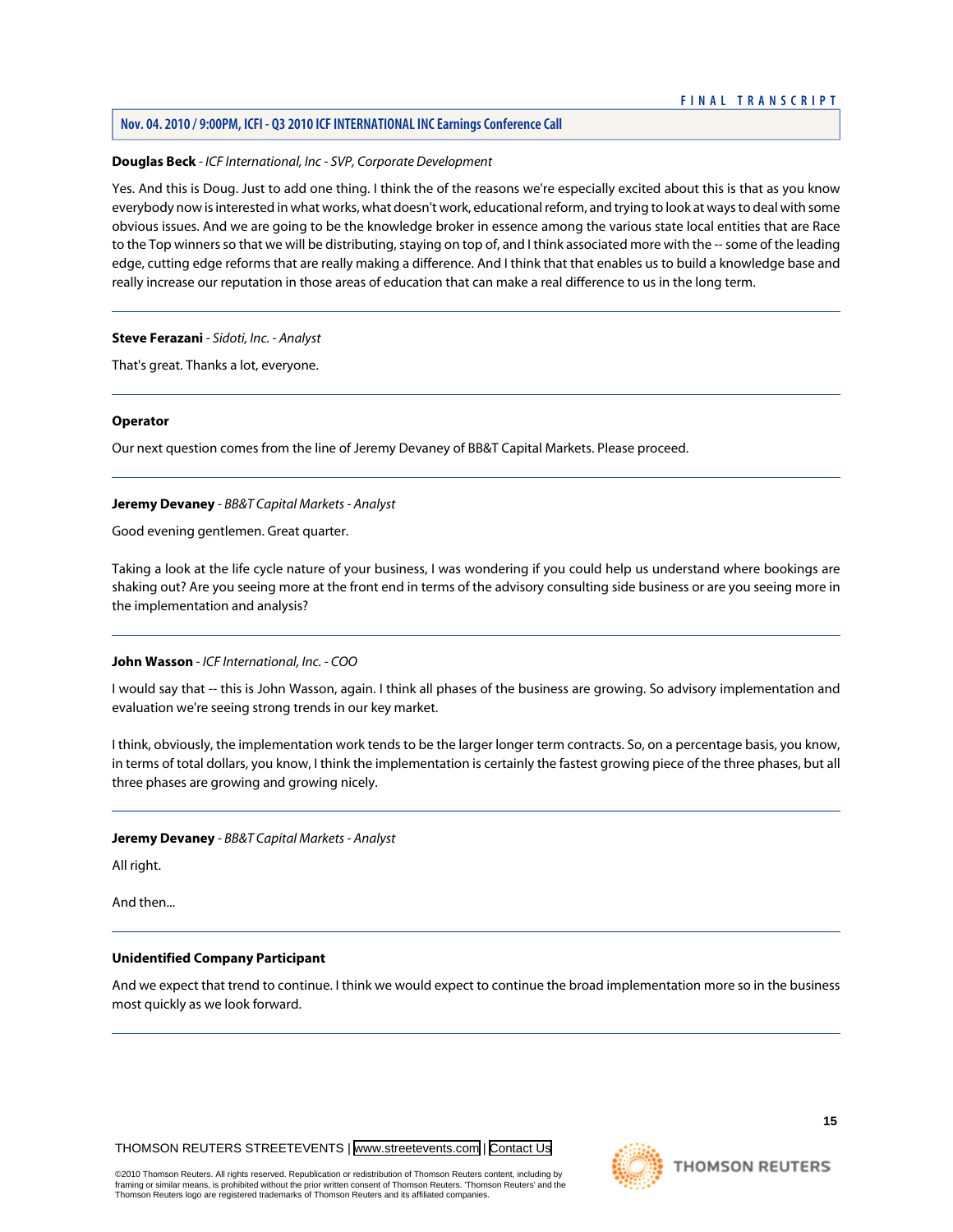#### **Jeremy Devaney** *- BB&T Capital Markets - Analyst*

I guess more directly, I'm trying to get a sense of how that frontend business -- the consulting and advisory business -- is sort of trending versus the backend in the longer leg business in the sense of, you know, how the growth in the frontend is working relative to the rest of the business.

#### **Sudhakar Kesavan** *- ICF International, Inc. - Chairman and CEO*

Let me see if I can answer. I think that we have always made, you know, our basis and the intent has always been that unless we are really strong on the advisory side it's going to be very hard for us to win implementation contracts and provide the discriminatory, you know, what discriminates us from everybody else is the fact that we understand the mission of the client on the advisory side well. So when they want to implement our advice, we can do it in a much more effective and potentially cheaper way because they don't have to teach us what the specific mission of the subject matter content is.

So, we have always emphasized the fact that the advisory working those smaller in size and perhaps more -- they're more smaller contract and therefore you have to work harder at it is really quite important to emphasize. So, I think that we have not tended to, you know, give up on any advisory work, but we have certainly focused on making sure that we get the implementation contracts which follow on from some of the advisory work which we do and our focus has been quite intensive on that.

So, I don't know that I can tell you off hand what the relative growth for each of those areas is, but we certainly know that the implementation is growing much more rapidly in the advisory only because it is so much larger and longer term. So, I think that the advisory was very important for us to grow the implementation work and when you win the implementation contract, the rate of growth of the overall firm increases primarily because of the fact that they're much larger contracts.

#### **Jeremy Devaney** *- BB&T Capital Markets - Analyst*

Great. Excellent. I understood.

#### **Ron Vargo** *- ICF International, Inc. - CFO*

It's Ron Vargo. Let me just -- I want to go back to something I said because it triggered the thought that I don't want to mislead you.

When we talked about these larger contracts and the fact that the, you know, these -- the gross margins as I addressed them were kind of in the range that we've seen more recently, I'm speaking more on the government contracts. So, clearly, if we see a pick up on the commercial side, you'd see a pick up on the gross margin as well. OK.

#### **Jeremy Devaney** *- BB&T Capital Markets - Analyst*

All right. Excellent. That's helpful.

Sudhakar, within that advisory portion of the business, is there any particular one or two verticals that you see pick up in business where you have a sense that it may lead to increased implementation work later? Are there any hot spots that you're advising on currently?

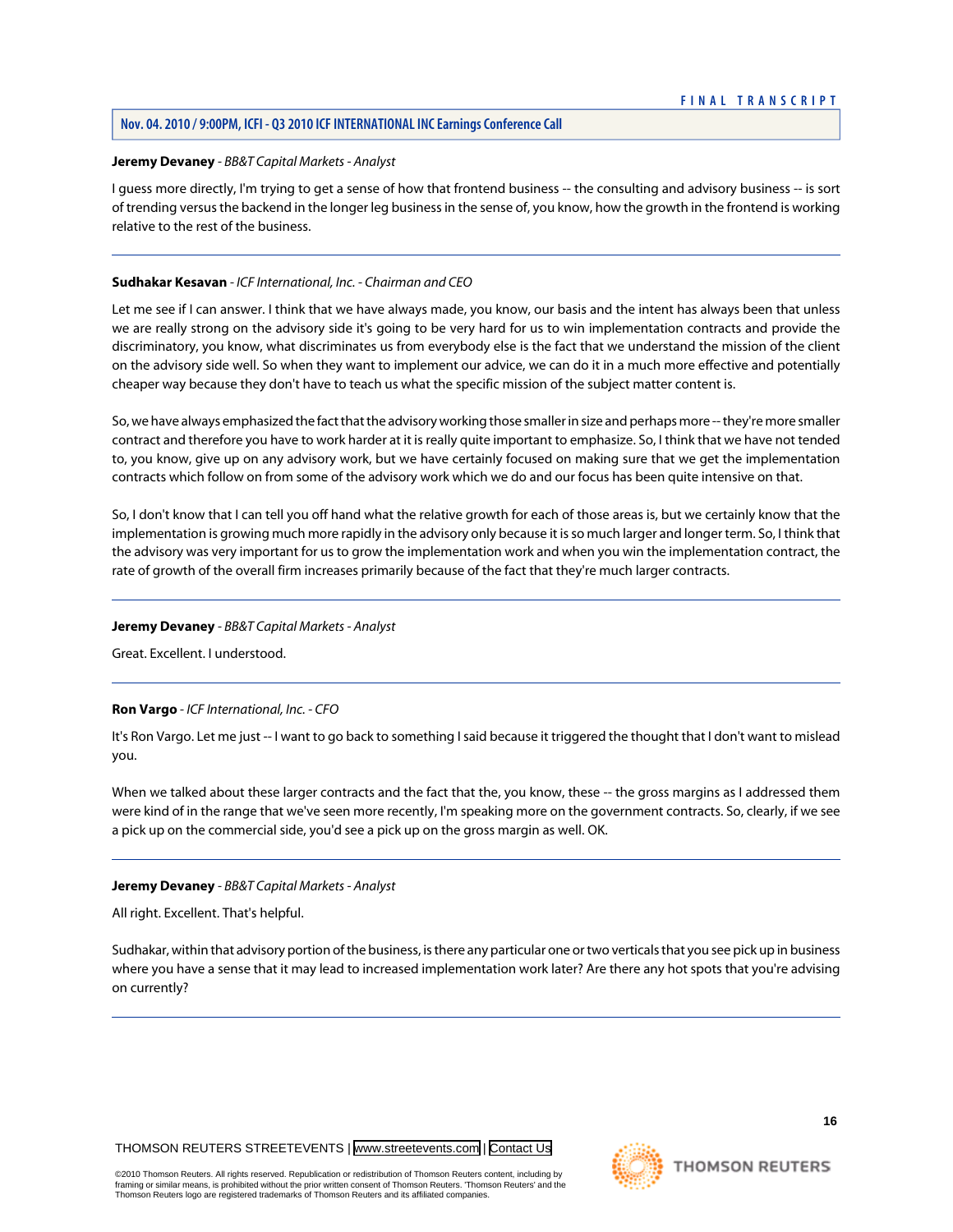# **Nov. 04. 2010 / 9:00PM, ICFI - Q3 2010 ICF INTERNATIONAL INC Earnings Conference Call**

#### **Sudhakar Kesavan** *- ICF International, Inc. - Chairman and CEO*

Yes. I think, you know, as you can see in the growth the health and education are the two areas where we see strong, you know, we do a lot of advisory work and that's leading to a lot of implementation. You know, we had -- we've done a lot of advisory work for CDC, that lead to a lot of implementation work now. So, I think that those two areas, I believe, you see more -- you know, a lot of growth.

#### **Jeremy Devaney** *- BB&T Capital Markets - Analyst*

Great.

And then, last question and I'll get out of the way here. Looking at the backlog, you know, you had great book to bill this quarter. What's yours sense in terms of contract flow looking ahead? I mean, is this a one-time flip or do you have a feel like the contracts are really beginning to get led out of the offices here?

# **Sudhakar Kesavan** *- ICF International, Inc. - Chairman and CEO*

I think, you know, we've -- I've been asked this question before. You know, we didn't really see any change or any slow down with the way the contracts are being led. I know they have read other analysts reports in other companies which said that there was some issues associated with some contract led outs in certain agencies, but we didn't see any real slowdown or acceleration in any of the contract led outs.

So we think that, you know, as is traditional and it has certainly repeated itself this year, you know, the first quarter was slow, second was better, third has been better than the first two and the fourth is not going as good as the third but could be as good as the second, you know, or something. So, I think it's one of those things where it goes up to the third quarter and then slows down in the fourth.

And I think that's exactly what we will see going forward. So, we don't see any lack of opportunity, any lack of slow down of any RSPs coming out.

We think that things look, you know, reasonable at the moment and so we anticipate to continue on the same trend going forward.

#### **Jeremy Devaney** *- BB&T Capital Markets - Analyst*

Perfect. Thank you for the answers.

#### **Operator**

That concludes our question and answer session. I would now like to hand the call back to management.

#### **Sudhakar Kesavan** *- ICF International, Inc. - Chairman and CEO*

Thank you for participating in today's call and we'll see you next earnings call sometime in March.

Thank you, again, and happy new year.

THOMSON REUTERS STREETEVENTS | [www.streetevents.com](http://www.streetevents.com) | [Contact Us](http://www010.streetevents.com/contact.asp)